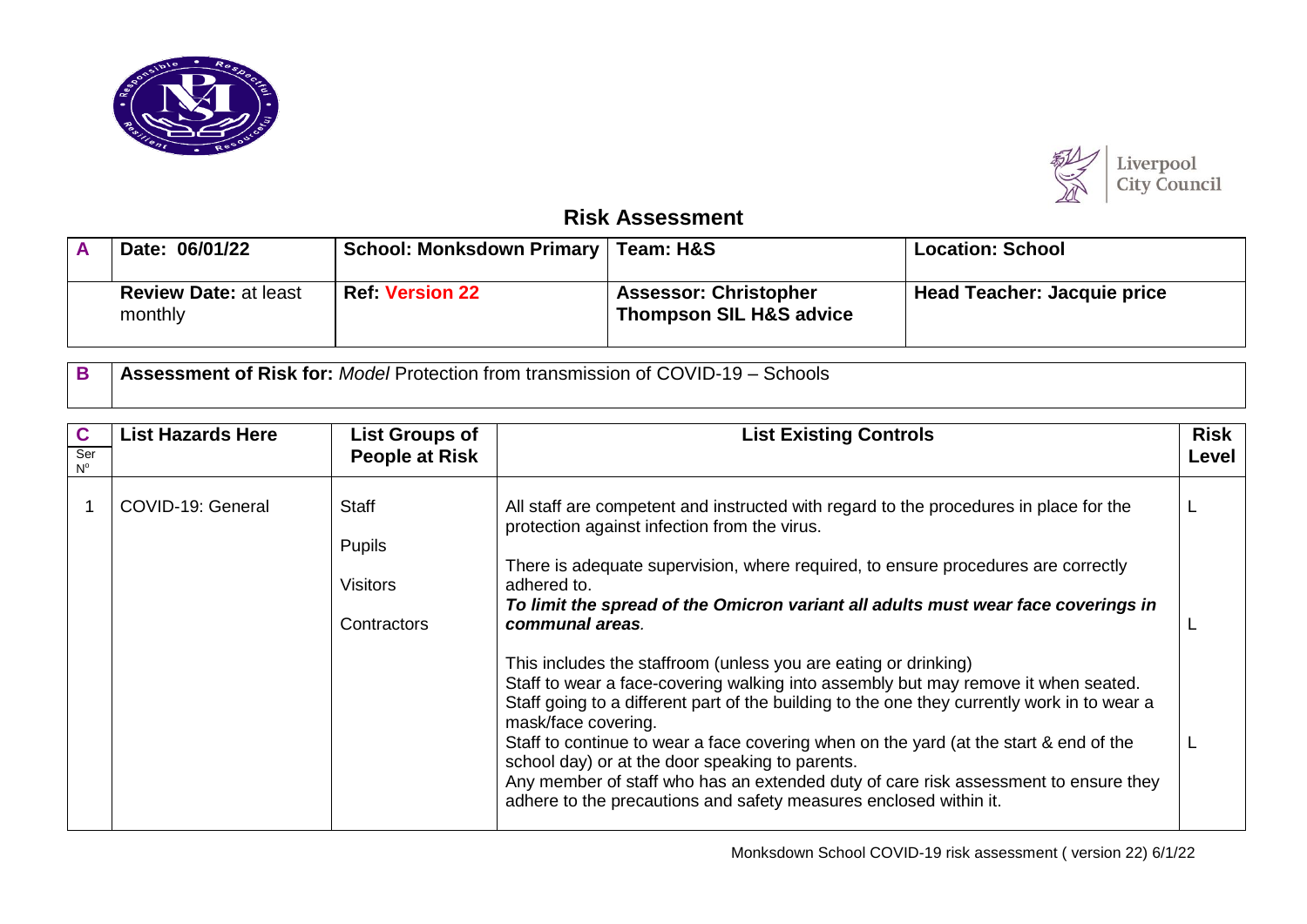

|  | Visitors to school will be kept to a minimum.                                                                   |  |
|--|-----------------------------------------------------------------------------------------------------------------|--|
|  | Upon arrival visitors will be asked to confirm that they do not have any Covid symptoms.                        |  |
|  | Visitors will be asked to take a lateral flow test before planned visits for                                    |  |
|  | meetings/training e.g. governors (this is voluntary)                                                            |  |
|  | Visitors must wear a mask while walking through shared areas e.g. corridors.                                    |  |
|  |                                                                                                                 |  |
|  | Reference School infection control risk assessment, as required: Isolation room outside<br>Nursery if required. |  |
|  | Pupils and staff who are symptomatic will be requested to isolate as per national<br>guidance.                  |  |
|  | Carry out review all of the following applicable individual risk assessments where<br>relevant:                 |  |
|  | New and expectant mothers<br>$\bullet$                                                                          |  |
|  | Extended duty of care                                                                                           |  |
|  | <b>Stress</b>                                                                                                   |  |
|  | Individual pupil assessments (By SENCo)                                                                         |  |
|  |                                                                                                                 |  |
|  | Staff/parents may request one of these at any time.                                                             |  |
|  | J. Price to regularly update and inform staff re government guidance regarding COVID-                           |  |
|  | 19 controls required:                                                                                           |  |
|  | Gov.uk www.gov.uk/government/collections/guidance-for-schools-coronavirus-                                      |  |
|  | covid-19                                                                                                        |  |
|  | Gov.uk Public Health England                                                                                    |  |
|  | https://www.gov.uk/government/organisations/public-health-england                                               |  |
|  | Health and Safety Executive https://www.hse.gov.uk/<br>$\bullet$                                                |  |
|  |                                                                                                                 |  |
|  | Referring to the following guidance and publications:                                                           |  |
|  | HSE COVID19 latest information and advice                                                                       |  |
|  | HSE Working safely during the coronavirus guide                                                                 |  |
|  | Government guidance COVID-19: guidance for schools COVID-19                                                     |  |
|  | Government publication COVID-19: cleaning in non-healthcare settings                                            |  |
|  |                                                                                                                 |  |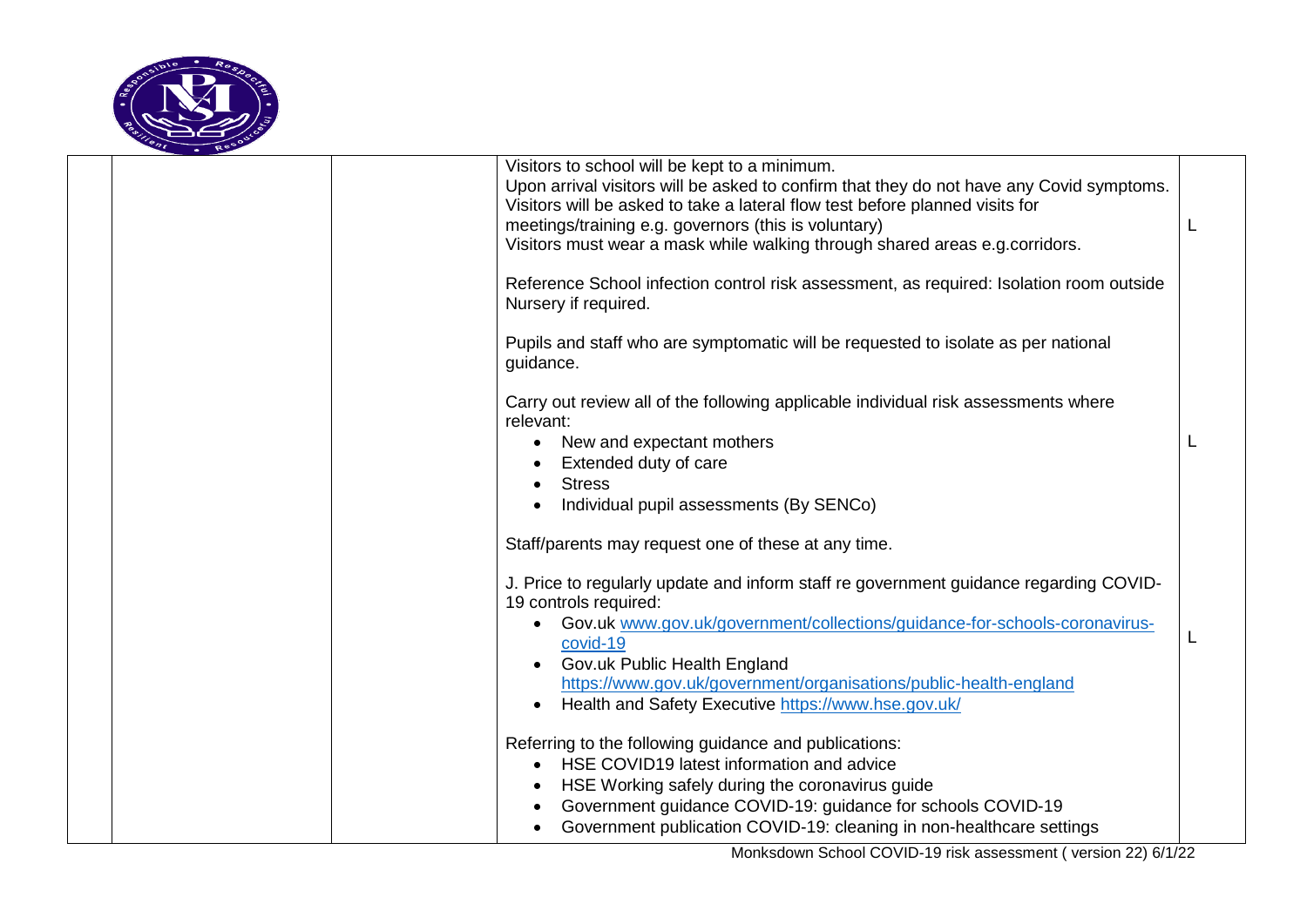

|  | Government publication Best Practice: how to hand wash<br>Government guidance for food business on Coronavirus (COVID-19)<br>Government guidance COVID-19: Safe working in education, childcare and<br>children's social care settings, including the use of personal protective<br>equipment (PPE)                              |  |
|--|----------------------------------------------------------------------------------------------------------------------------------------------------------------------------------------------------------------------------------------------------------------------------------------------------------------------------------|--|
|  | Due to the changing advice on COVID-19, SLT & Governing board will ensure they<br>review safe working procedures and protocols regularly, until such time when it is<br>unnecessary.                                                                                                                                             |  |
|  | Staff to undertake twice weekly home tests whenever they are due on site <i>until the end</i><br>of September when advice will be reviewed.                                                                                                                                                                                      |  |
|  | DfE advice 6/1/22                                                                                                                                                                                                                                                                                                                |  |
|  | <b>Confirmatory PCR tests to be temporarily suspended for</b>                                                                                                                                                                                                                                                                    |  |
|  | positive lateral flow device (LFD) test results                                                                                                                                                                                                                                                                                  |  |
|  | Confirmatory PCR tests following a positive lateral flow device (LFD)<br>test result are to be temporarily suspended from Tuesday 11<br>January. This will mean that anyone who receives a positive LFD<br>test result will be required to self-isolate immediately and will not be<br>required to take a confirmatory PCR test. |  |
|  |                                                                                                                                                                                                                                                                                                                                  |  |
|  |                                                                                                                                                                                                                                                                                                                                  |  |
|  |                                                                                                                                                                                                                                                                                                                                  |  |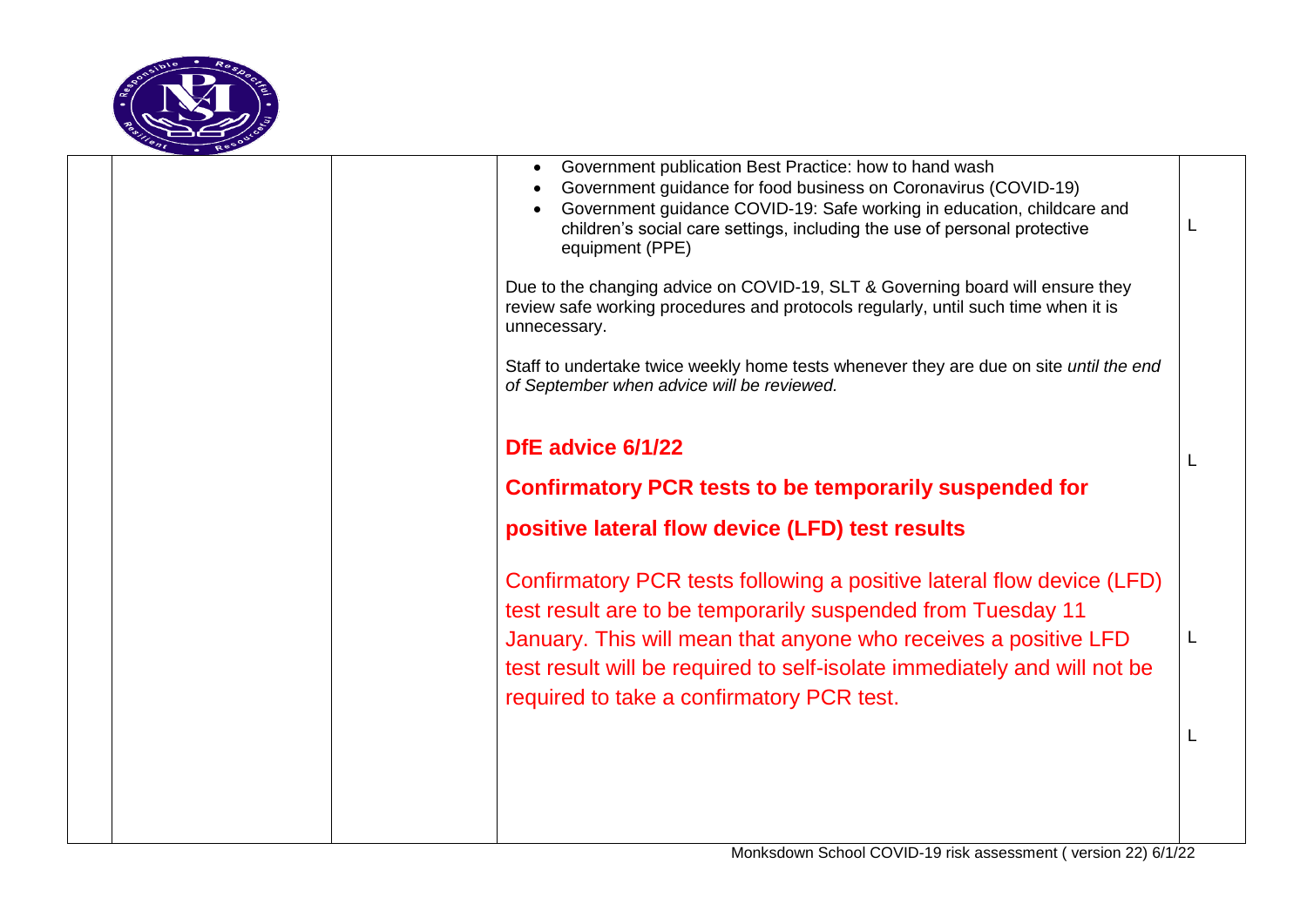

|  | PPE provided, as required following specific current guidance for the protection of<br>COVID-19 detail type and standard, as applicable:<br>Disposable half face mask<br>Disposable gloves<br>Disposable aprons<br>Where personal care is to be provided eye protection/surgical face mask | M |
|--|--------------------------------------------------------------------------------------------------------------------------------------------------------------------------------------------------------------------------------------------------------------------------------------------|---|
|  | All used PPE should be double bagged and disposed of appropriately – store safely and<br>securely for at least 72hrs before disposing via the normal waste stream.                                                                                                                         |   |
|  | All staff informed that hands should be washed regularly as per Government guidance.                                                                                                                                                                                                       |   |
|  | Pupils regularly reminded, in age appropriate ways, that hands should be regularly<br>washed as per Government guidance.                                                                                                                                                                   |   |
|  | Signage around school encouraging staff and pupils to maintain good hand hygiene.                                                                                                                                                                                                          |   |
|  | School encourages good respiratory hygiene by promoting 'catch it, bin it, kill it'. Posters<br>displayed in prominent areas and toilets.                                                                                                                                                  |   |
|  | Staff kept informed via email, meetings etc.                                                                                                                                                                                                                                               |   |
|  | Post-incident de-briefing carried out for anyone involved in an incident of suspected<br>contamination, with the aim of providing support and preventing incident recurrence.<br>Further support provided to all staff members affected by the incident.                                   |   |
|  | All incidents reported to the Health and Safety Unit as per the school accident<br>and incident reporting procedure using the LCC online accident and incident<br>report form.                                                                                                             |   |
|  | Reference made to HSE guidance for reporting under RIDDOR:                                                                                                                                                                                                                                 |   |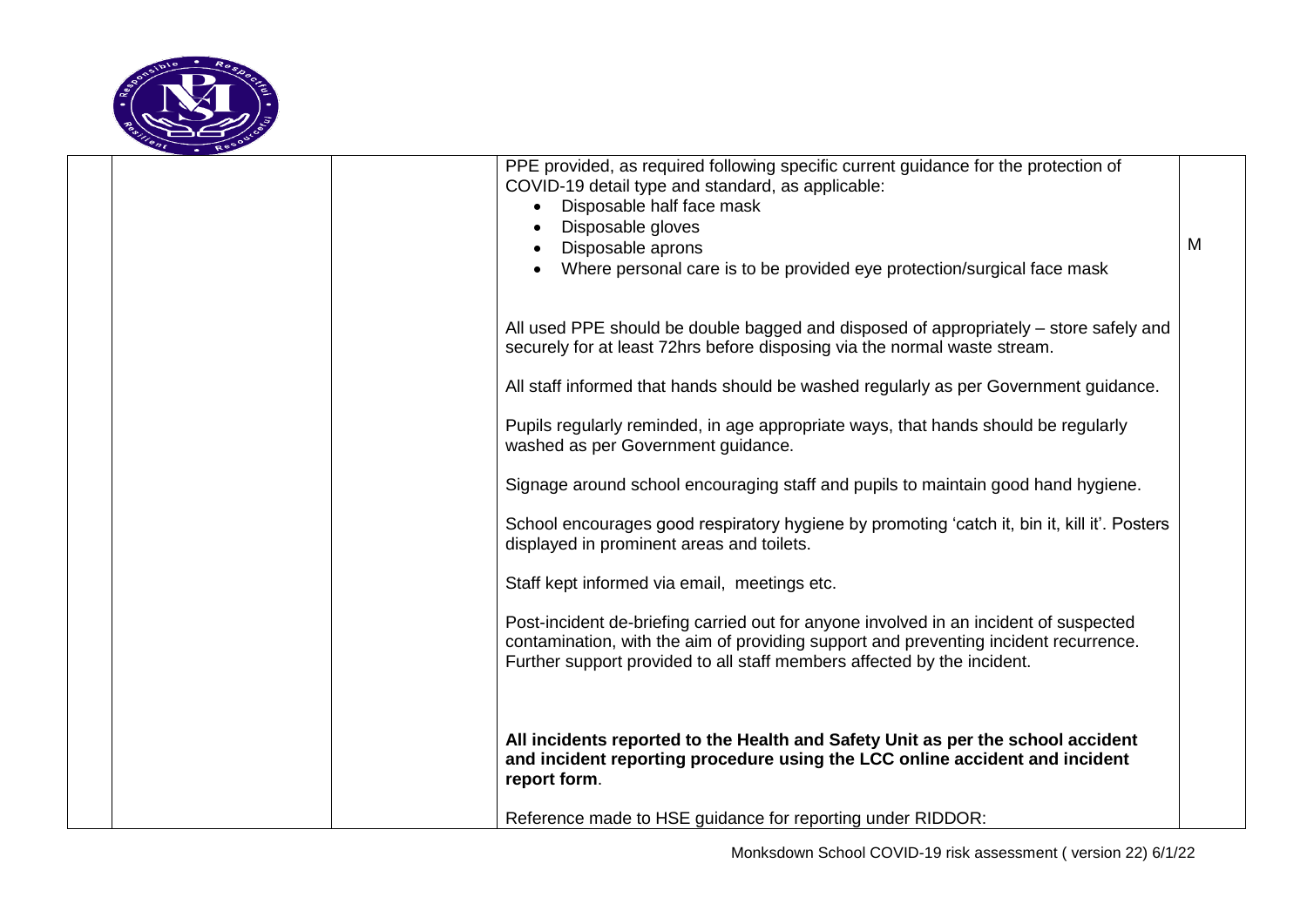

|                |                                         |                                | • HSE RIDDOR reporting of COVID-19                                                                                                                                                                                  |  |
|----------------|-----------------------------------------|--------------------------------|---------------------------------------------------------------------------------------------------------------------------------------------------------------------------------------------------------------------|--|
| $\overline{2}$ | COVID-19; General school<br>environment | Staff<br><b>Pupils</b>         | School first aid risk assessment reviewed, training for First aiders who have not<br>managed face to face training due to the pandemic. List of first aiders & Paediatric first<br>aiders updated.                  |  |
|                |                                         | <b>Visitors</b><br>Contractors | School access control system reviewed and appropriate steps taken e.g. hand sanitizer<br>located at entrance for staff/visitors to cleanse hands after use, wipes available to<br>cleanse keypads and touchscreens. |  |
|                |                                         |                                | Hand sanitizer stations located at:<br>Entrances to building<br>Classrooms<br>Staff rooms                                                                                                                           |  |
|                |                                         |                                | Face masks should be worn by adults in all communal areas, poorly ventilated areas or<br>areas where close contact with others is unavoidable. PPA staff may wear a mask/visor<br>if they wish to.                  |  |
|                |                                         |                                | Signage installed to various areas of the building reminding people to wash hands<br>regularly, in line with Government guidance.                                                                                   |  |
|                |                                         |                                | Wipes and cleaning materials available in staff rooms for staff to clean regular contact<br>points e.g. kettle, taps etc.                                                                                           |  |
|                |                                         |                                | • Additional measures may come into place at short notice around staff rooms<br>and reducing staff & Pupil contacts depending upon local Covid rates and/or<br>government/DfE/Public Health guidance                |  |
|                |                                         |                                | • Rooms may have a maximum capacity on the door – please do not exceed this                                                                                                                                         |  |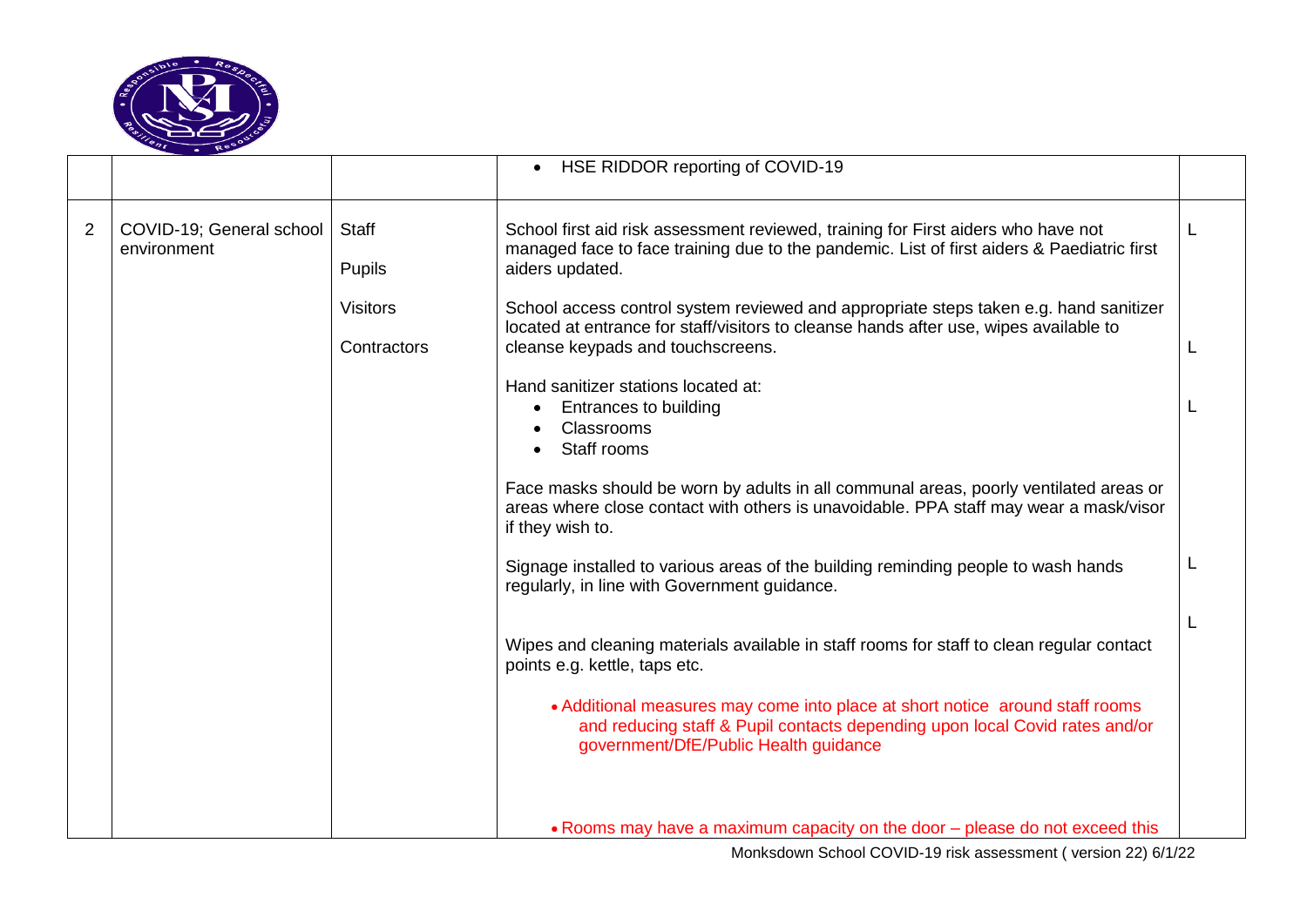

|   |                                           |                                  | at any time.                                                                                                                                                                                                                                                             |  |
|---|-------------------------------------------|----------------------------------|--------------------------------------------------------------------------------------------------------------------------------------------------------------------------------------------------------------------------------------------------------------------------|--|
|   |                                           |                                  |                                                                                                                                                                                                                                                                          |  |
|   |                                           |                                  |                                                                                                                                                                                                                                                                          |  |
| 3 | COVID-19: School<br>reception and offices | <b>Pupils</b><br><b>Visitors</b> | Staff are requested to send information electronically to avoid the use of internal mail<br>services.                                                                                                                                                                    |  |
|   |                                           | Contractors                      | All returned visitor passes, keys or fobs are kept stored separately from other items and<br>cleaned and sanitised before reissue.                                                                                                                                       |  |
|   |                                           |                                  | Windows will be opened where practical, to encourage as much natural ventilation as<br>possible (please try to do this at break & lunchtimes)                                                                                                                            |  |
|   |                                           |                                  | Staff to clean and sanitise their workstation (including chair arms) at the beginning and<br>end of their daily shift. Additional cleaning stations are to be provided for staff to use<br>and replenished as required.                                                  |  |
|   |                                           |                                  | Telephones not to be shared. Staff should transfer calls rather than pass handsets to<br>colleagues. Where this is not possible, callers are provided with an alternative number<br>to call back.                                                                        |  |
|   |                                           |                                  | The use of copiers, printers and shredders is for essential school use only. Where it is<br>essential to use such devices, they should be cleansed after each use. Appropriate<br>signage is installed to advise users accordingly and cleaning materials are available. |  |
| 4 | COVID-19: Meetings                        | <b>Staff</b>                     | Attendance at meetings is limited to appropriate attendees only.                                                                                                                                                                                                         |  |
|   |                                           | Pupils                           |                                                                                                                                                                                                                                                                          |  |
|   |                                           | <b>Visitors</b>                  | Wherever possible, meeting rooms should be adequately ventilated with external                                                                                                                                                                                           |  |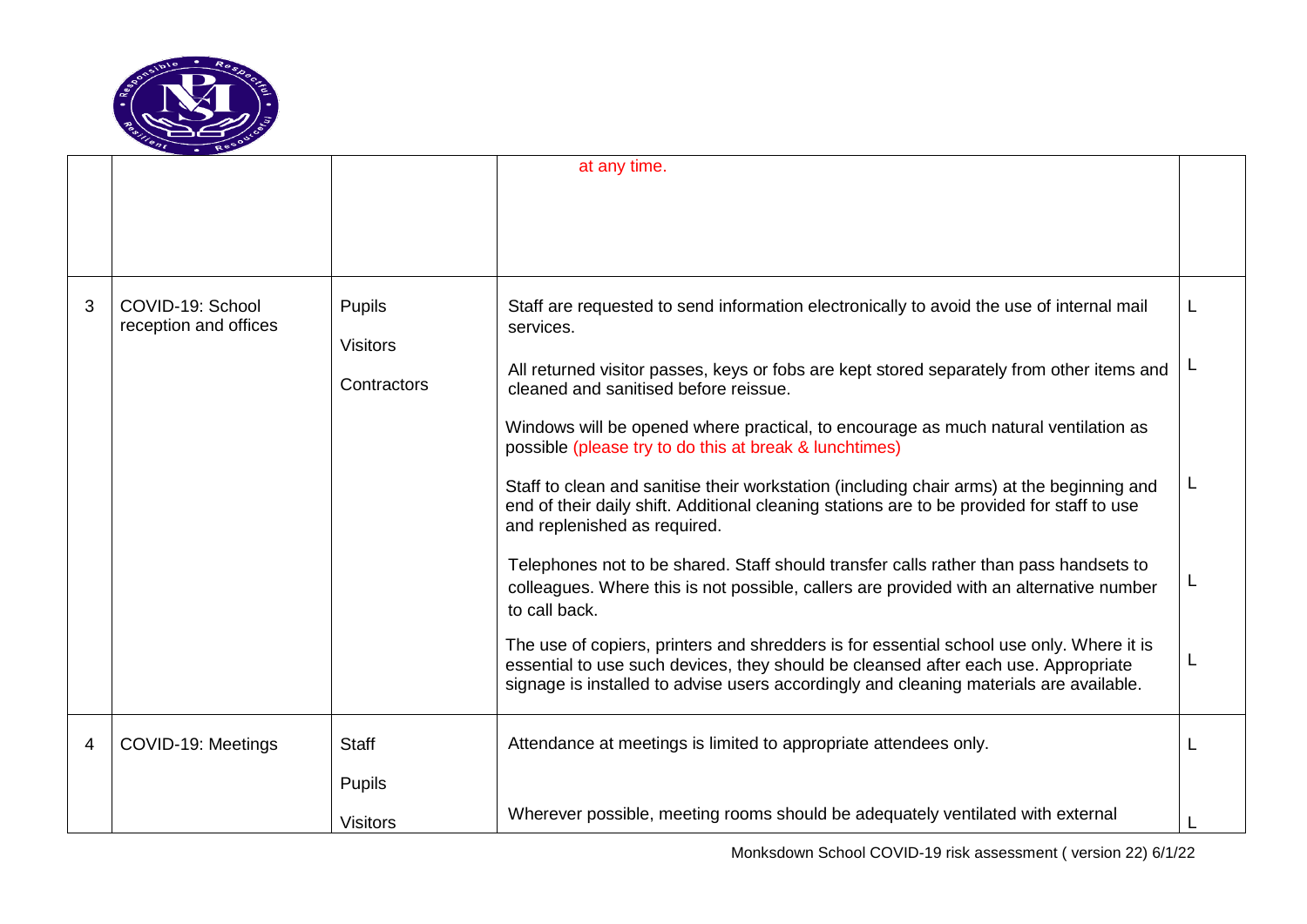

|   |                        |               | windows opened during meetings.                                                                                                                                                                                                                                                                                                                                                                                                                                                                                                                                                                                                                                                  |   |
|---|------------------------|---------------|----------------------------------------------------------------------------------------------------------------------------------------------------------------------------------------------------------------------------------------------------------------------------------------------------------------------------------------------------------------------------------------------------------------------------------------------------------------------------------------------------------------------------------------------------------------------------------------------------------------------------------------------------------------------------------|---|
|   |                        | Contractors   | Meeting room users advised not to share equipment during meetings i.e. pens,<br>stationery etc. Attendees to remove all items following the meeting.<br>Meeting room users to wipe down surfaces (including any buttons on IT equipment and<br>remote controls) following meetings. Additional cleaning materials will be provided in all<br>meeting rooms for use by staff and replenished as required.<br>Meetings to take place promptly and conclude fully in the meeting room to avoid<br>attendees congregating in adjoining areas prior to and following meetings.<br>Meeting room should be aired thoroughly on completion of the meeting e.g. opening<br>windows fully. |   |
|   |                        |               |                                                                                                                                                                                                                                                                                                                                                                                                                                                                                                                                                                                                                                                                                  |   |
| 5 | COVID-19: Classrooms   | <b>Staff</b>  | For individual and very frequently used equipment, such as pencils and pens, staff and<br>pupils have their own which are not shared.                                                                                                                                                                                                                                                                                                                                                                                                                                                                                                                                            | L |
|   |                        | Pupils        | Cleaning of hands is encouraged when changing classrooms for different activities.                                                                                                                                                                                                                                                                                                                                                                                                                                                                                                                                                                                               |   |
|   |                        |               | Classroom windows will be opened, where practical, to encourage as much natural<br>ventilation as possible.                                                                                                                                                                                                                                                                                                                                                                                                                                                                                                                                                                      |   |
|   |                        |               | Classrooms should be aired thoroughly when empty e.g. opening windows fully.                                                                                                                                                                                                                                                                                                                                                                                                                                                                                                                                                                                                     |   |
| 6 | COVID-19: Dining areas | <b>Staff</b>  | Dining room tables and chairs will be wiped down between sittings.                                                                                                                                                                                                                                                                                                                                                                                                                                                                                                                                                                                                               |   |
|   |                        | <b>Pupils</b> | Dining room windows will be opened to allow natural ventilation.                                                                                                                                                                                                                                                                                                                                                                                                                                                                                                                                                                                                                 |   |
| 7 | COVID-19; Cleaning     | <b>Staff</b>  | All cleaning staff are experienced and have received appropriate training.                                                                                                                                                                                                                                                                                                                                                                                                                                                                                                                                                                                                       |   |
|   |                        | <b>Pupils</b> | Any new cleaning products brought on site in response to the current COVID-19                                                                                                                                                                                                                                                                                                                                                                                                                                                                                                                                                                                                    |   |

Monksdown School COVID-19 risk assessment ( version 22) 6/1/22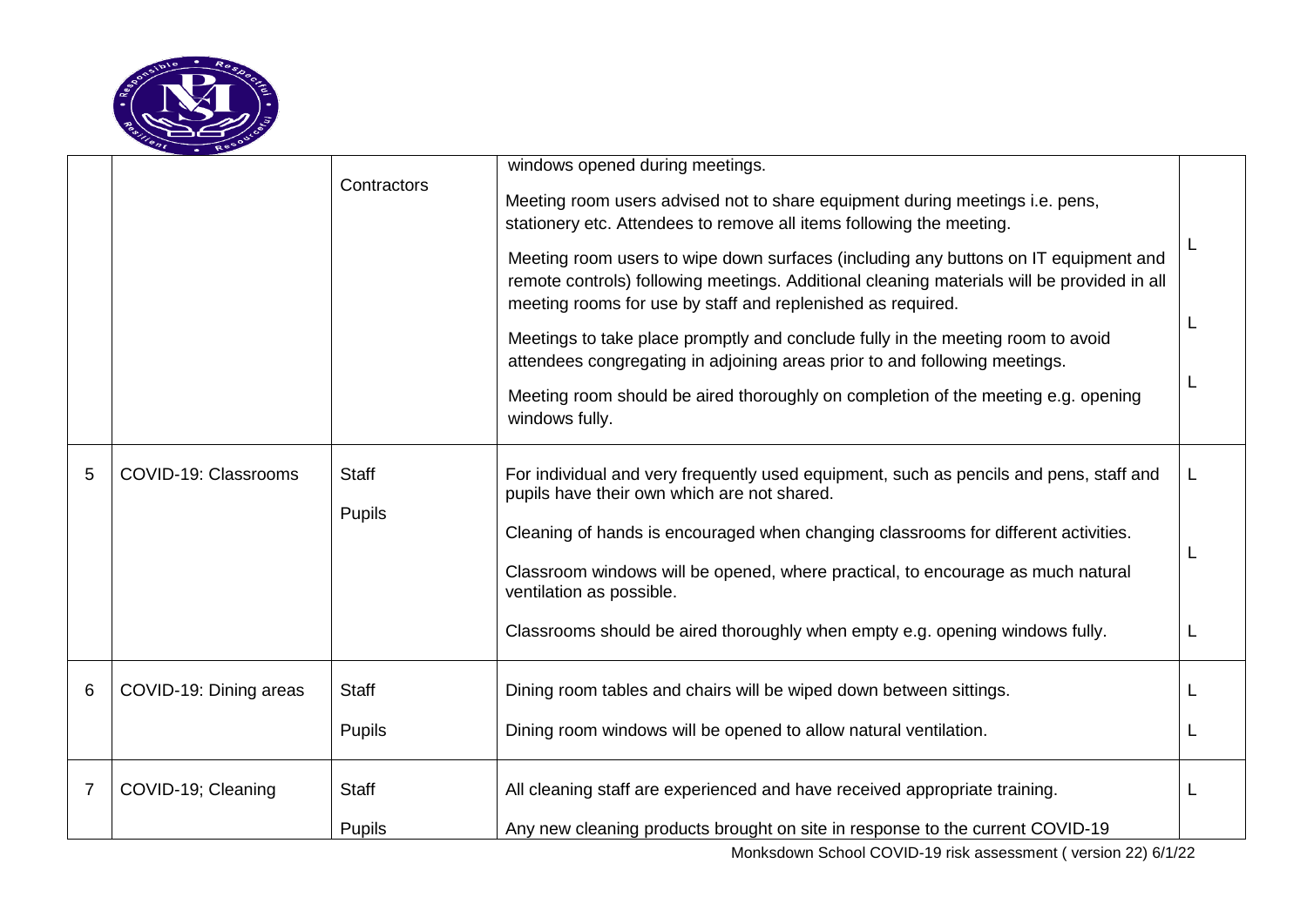

|   |                       | <b>Visitors</b><br>Contractors                                  | pandemic will have a COSHH risk assessment undertaken prior to use.<br>Cleaners have appropriate PPE in line with COSHH risk assessments<br>Classroom play equipment wiped down and cleansed at the end of the school day and<br>between activities where possible.<br>Cleaning undertaken in line with Government publication COVID-19: cleaning in non-<br>healthcare settings.<br>School will be fully cleaned at the finish of each school day.<br>Throughout the school day and regularly touched items such as door handles, handrails<br>etc. will be regularly wiped down and cleaned.<br>Classrooms where a pupil or staff member has become symptomatic during the school<br>day will be deep cleaned along with other areas the person may have been. |  |
|---|-----------------------|-----------------------------------------------------------------|------------------------------------------------------------------------------------------------------------------------------------------------------------------------------------------------------------------------------------------------------------------------------------------------------------------------------------------------------------------------------------------------------------------------------------------------------------------------------------------------------------------------------------------------------------------------------------------------------------------------------------------------------------------------------------------------------------------------------------------------------------------|--|
| 8 | COVID-19; Ventilation | <b>Staff</b><br><b>Pupils</b><br><b>Visitors</b><br>Contractors | Staff are encouraged to open windows and doors (not fire doors) to encourage as much<br>natural ventilation as possible.<br>When leaving a classroom empty, windows should be opened fully to purge the room<br>then left ajar when the room is re-occupied.<br>Mechanical ventilation systems are adjusted to increase the ventilation rate; full fresh air<br>or if this is not possible, operated as normal provided they are within a single room.<br>Mechanical ventilation systems are maintained in accordance with manufacturer's<br>instructions.<br>Desk type fans can be used to promote fresh air flow from an open window.<br>Fans should not be used in poorly ventilated areas.                                                                   |  |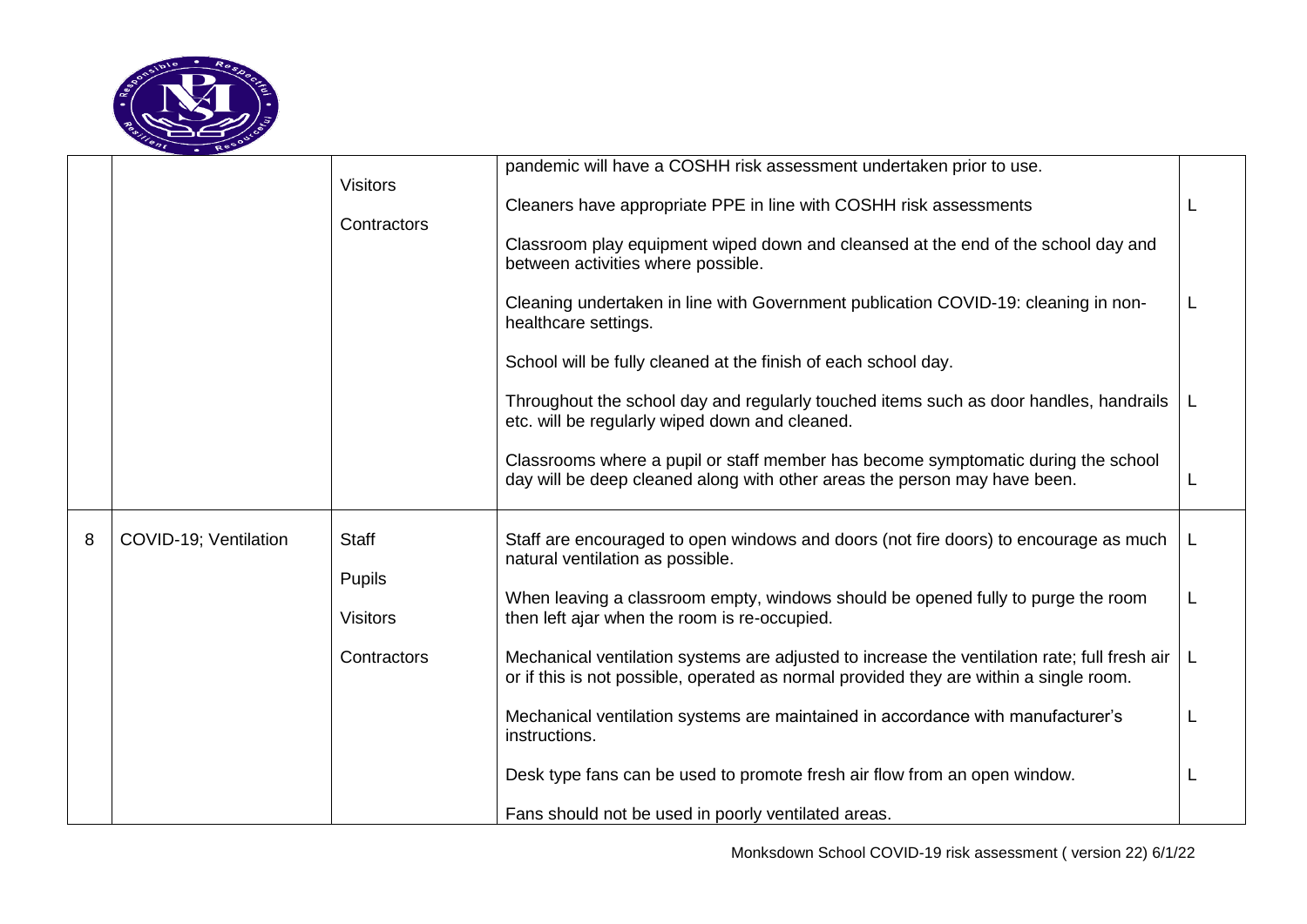

| 9 | COVID-19; Pupils and<br>staff who become<br>symptomatic during the<br>school day | <b>Staff</b><br><b>Pupils</b><br><b>Visitors</b> | Pupils and Staff who become symptomatic during the school day will be isolated from<br>the rest of the pupil group and their parents (pupils) will be called to come and collect<br>them. Staff will be sent home to self-isolate/follow public health advice.<br>If a symptomatic pupil is awaiting collection, appropriate PPE should be used if close | L |
|---|----------------------------------------------------------------------------------|--------------------------------------------------|----------------------------------------------------------------------------------------------------------------------------------------------------------------------------------------------------------------------------------------------------------------------------------------------------------------------------------------------------------|---|
|   |                                                                                  | Contractors                                      | contact is necessary.                                                                                                                                                                                                                                                                                                                                    | L |
|   |                                                                                  |                                                  | Any areas, items and surfaces the symptomatic person has come into contact with<br>should be thoroughly cleaned as soon as possible.                                                                                                                                                                                                                     |   |
|   |                                                                                  |                                                  | Symptomatic pupils and staff are advised to engage with NHS Test and Trace and get<br>tested and to follow the current advice.<br>Staff and pupils with a positive LFT test result should self-isolate in line with                                                                                                                                      | L |
|   |                                                                                  |                                                  | COVID-19 guidance for an individual with possible coronavirus infection.<br>'Test to release' can take place with a negative LFT on day 6 then 24hrs later on                                                                                                                                                                                            | L |
|   |                                                                                  |                                                  | day 7 - Isolation may cease after two consecutive tests that are negative after day<br>6.<br>If someone unvaccinated has isolated for 10 days they may end isolation                                                                                                                                                                                     | L |
|   |                                                                                  |                                                  | (whether the LFT is testing positive or negative).                                                                                                                                                                                                                                                                                                       |   |
|   |                                                                                  |                                                  | J Price will complete online MDS form if there is a confirmed case associated with their<br>setting https://www.smartsurvey.co.uk/s/covid-19-schools/                                                                                                                                                                                                    |   |
|   |                                                                                  |                                                  | School should contact local authority SPOC team if they have a positive case.<br>They will liaise local health protection team where necessary and advise if any<br>additional action is required, such as implementing elements of your outbreak<br>management plan. Further advice is available through the DfE helpline on 0800 046                   |   |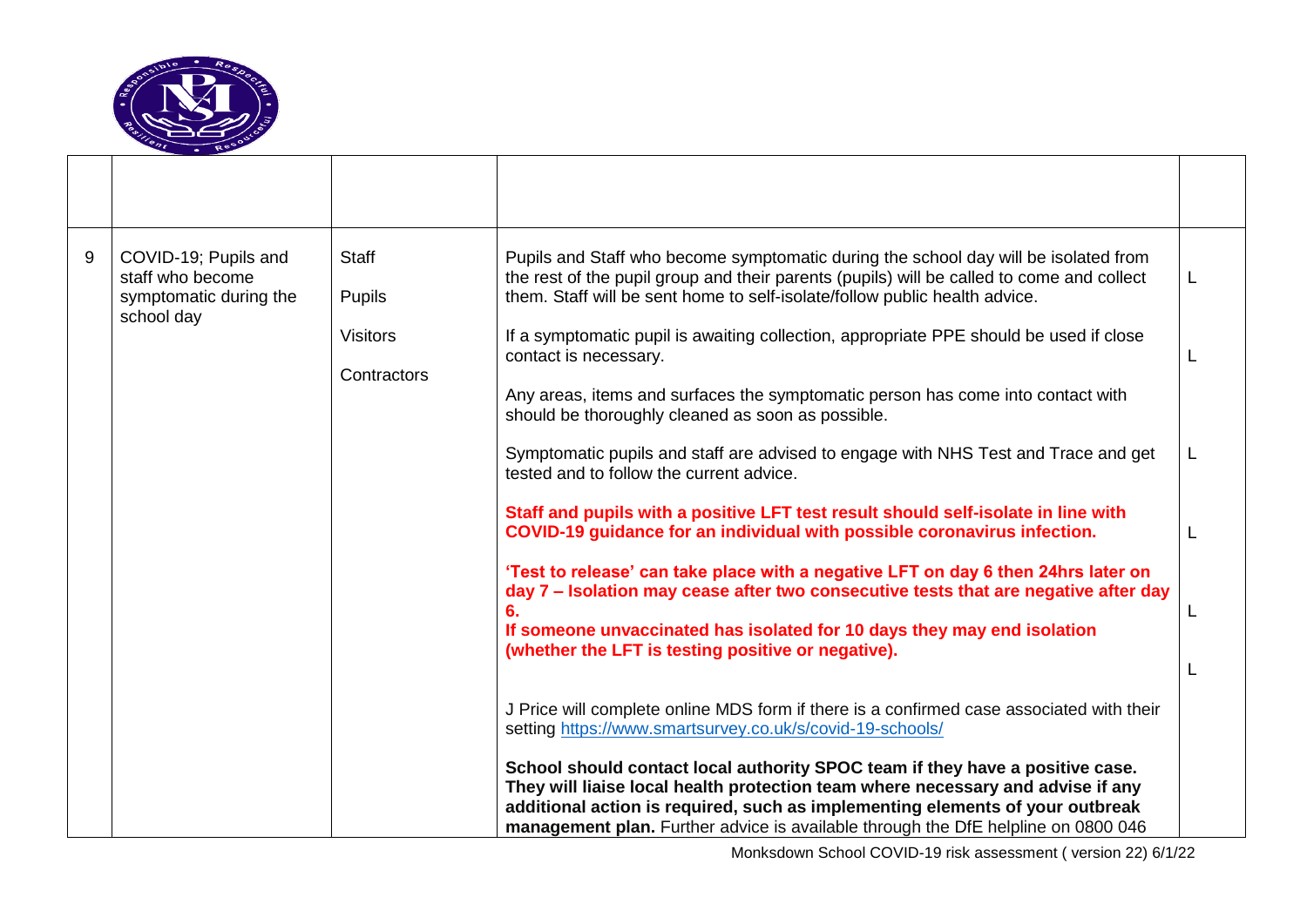

|    |                     |                                                                 | 8687 and selecting option 1 for advice on the action to take in response.                                                                                                                                                                                                                                                                                                                                                                                                                                                                                                                                                                                                                                                                                                           |     |
|----|---------------------|-----------------------------------------------------------------|-------------------------------------------------------------------------------------------------------------------------------------------------------------------------------------------------------------------------------------------------------------------------------------------------------------------------------------------------------------------------------------------------------------------------------------------------------------------------------------------------------------------------------------------------------------------------------------------------------------------------------------------------------------------------------------------------------------------------------------------------------------------------------------|-----|
| 10 | COVID-19; Outbreaks | <b>Staff</b><br><b>Pupils</b><br><b>Visitors</b><br>Contractors | Schools has an outbreak management plan covering the possibility that bubbles and all<br>previous social distancing controls may be reintroduced locally due to an raised COVID<br>cases locally.<br>School should complete online MDS form if there is a confirmed case associated with<br>their setting https://www.smartsurvey.co.uk/s/covid-19-schools/<br>School should contact local authority SPOC team if they have outbreak concerns. They<br>will liaise local health protection team where necessary and advise if any additional<br>action is required, such as implementing elements of your outbreak management plan.<br>Further advice is available through the DfE helpline on 0800 046 8687 and selecting<br>option 1 for advice on the action to take in response | M/L |
|    |                     |                                                                 | Accident likely with possibility of serious injury or loss<br>Risk Level: High:<br>Possibility of accident occurring causing minor injury or loss<br>Medium:<br>Accident unlikely with control measures in place<br>Low:                                                                                                                                                                                                                                                                                                                                                                                                                                                                                                                                                            |     |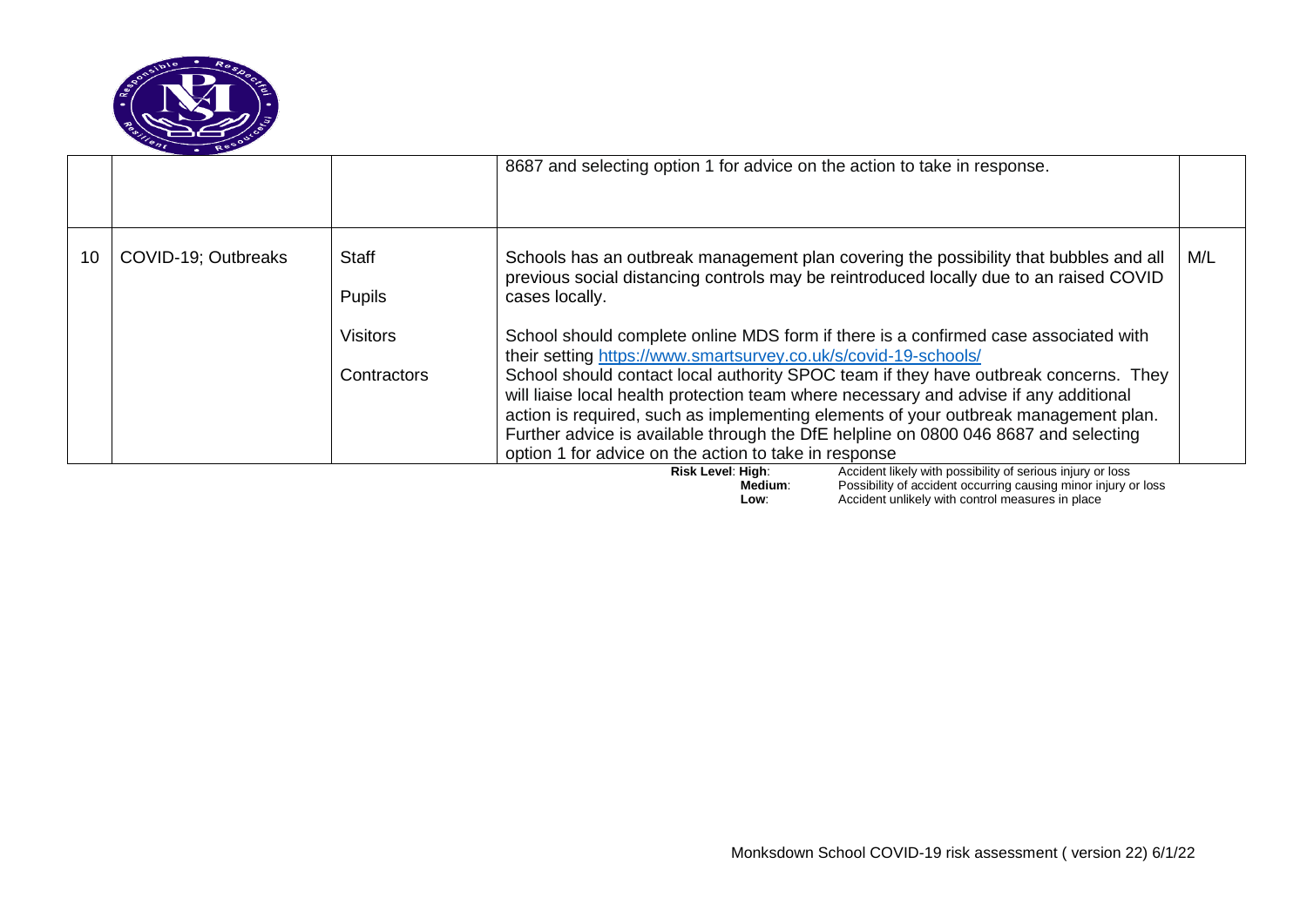

| D                  | <b>Controls</b><br>(Ser N° to correspond with Hazard Ser N°)                                                                                                                | E<br>To be completed by the Manager                                                                                                               |                                                 |                                                                              |                                           |
|--------------------|-----------------------------------------------------------------------------------------------------------------------------------------------------------------------------|---------------------------------------------------------------------------------------------------------------------------------------------------|-------------------------------------------------|------------------------------------------------------------------------------|-------------------------------------------|
| Ser<br>$N^{\circ}$ | <b>Additional Controls Required</b>                                                                                                                                         | <b>Action to be Taken</b>                                                                                                                         | <b>By Whom</b>                                  | <b>Target</b><br><b>Completion Date</b>                                      | <b>Task Completed</b><br>(Signed & Dated) |
| 1                  | Extended duty of care risk assessments offered for any adults not<br>vaccinated (double), pregnant staff or staff who were previously<br>'clinically extremely vulnerable'. | Control measures put in place<br>to support the individual &<br>prevent the spread of the<br>virus.                                               | JP & staff member<br>(s)                        | If staff inform SLT they<br>have not been<br>vaccinated - RA<br>carried out. |                                           |
| 2                  | Outbreak management plan in place.                                                                                                                                          | See plan.                                                                                                                                         | SLT/Governors<br>and all staff.                 | If / When required.                                                          | Updated January 2022                      |
| 3                  | Face coverings to be worn in all communal areas by adults.                                                                                                                  | Additional face coverings<br>ordered for staff & visitors.<br>Adults to wear facemask in all<br>communal areas in school<br>including staffrooms. | JP/JL<br>All staff (unless<br>medically exempt) | 29/11/21<br>Until guidance<br>changes.                                       |                                           |
| 4                  | Ensure appropriate ventilation.                                                                                                                                             | CO <sub>2</sub> monitors in classrooms.<br>Windows to be opened to<br>allow air to circulate<br>particularly break & lunch<br>times.              | Classroom based<br>staff.                       | Until guidance<br>changes.                                                   |                                           |
| 5                  | Additional measures around staff rooms and reducing staff/child<br>contacts may be required.                                                                                | Maximum room capacity on<br>doors - to be adhered to.<br>Introduction of specific<br>bubbles.                                                     | All Stakeholders                                | Guided by LCC                                                                |                                           |